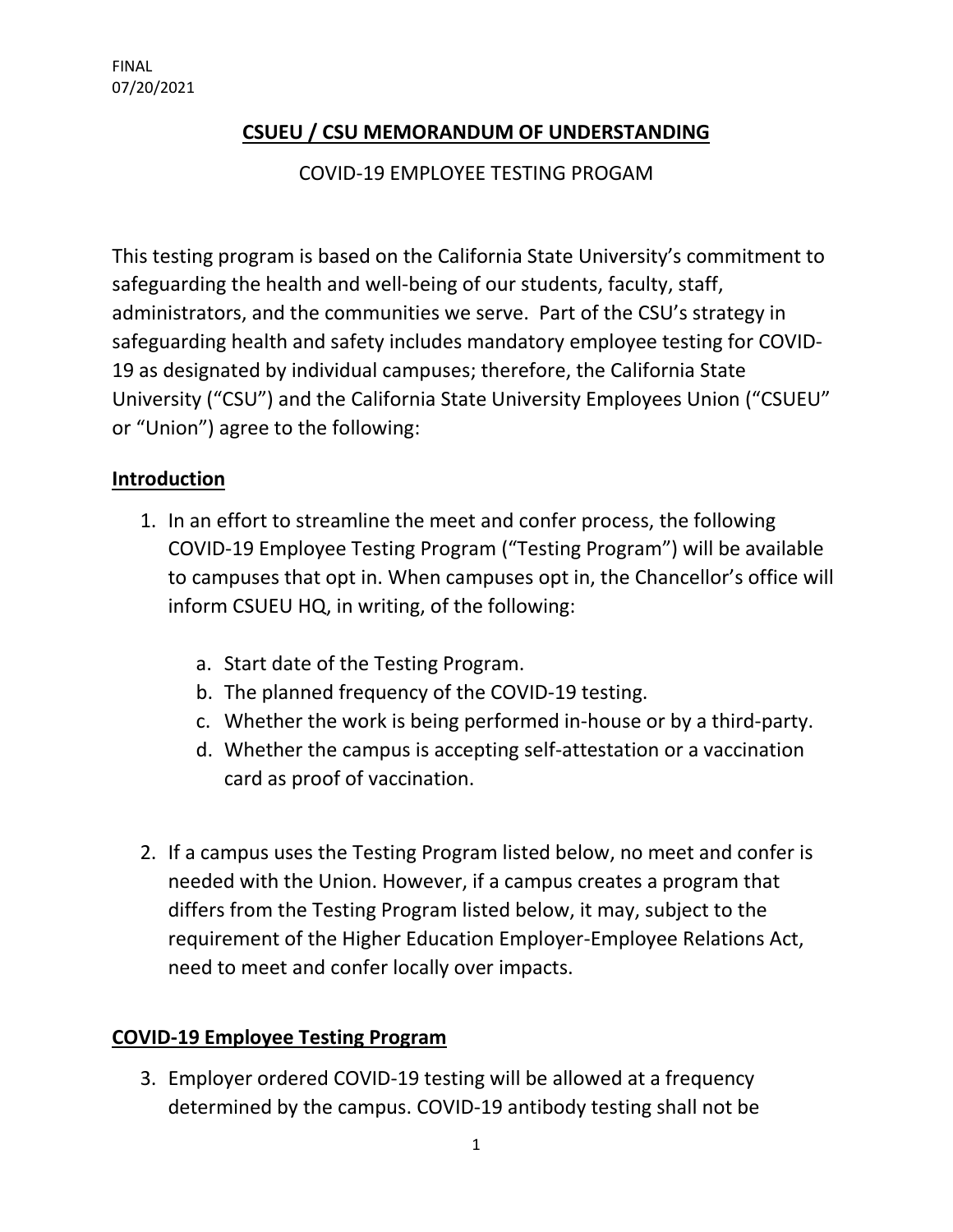permitted.

- 4. Employer ordered COVID-19 testing will be provided by or facilitated by the campus at no cost to the employee. Campuses may use third-party providers for COVID-19 testing programs. Campuses who do not use thirdparty providers must consider the workload and evaluate the need for additional staffing and additional compensation.
- 5. Campuses shall endeavor to provide COVID-19 testing during an employee's regular working hours. Time spent testing shall be considered work time and paid accordingly.
- 6. Employees who voluntarily provide Proof of Vaccination will not be subjected to employer ordered COVID-19 surveillance testing contained in Number 3 of this MOU.

"Fully Vaccinated" means the employee received, at least 14 days prior, either the second dose in a two-dose COVID-19 vaccine series or a singledose COVID-19 vaccine. Vaccines must be fully FDA approved; or have an emergency use authorization from the FDA; or, for employees fully vaccinated outside the United States, be listed for emergency use by the World Health Organization (WHO).

"Proof of Vaccination" will consist of either: 1) an employee self-attestation and/ or 2) a vaccination card (or other appropriate evidence). Campuses will inform employees of the type of proof accepted.

- 7. Regardless of vaccination status, no employee is required under this Testing Program to provide Proof of Vaccination. Employees who do not provide Proof of Vaccination will be considered unvaccinated.
- 8. Each campus will have a Designated Office or third-party provider to collect Proof of Vaccination. Employees may submit Proof of Vaccination at any time. Employees who have already submitted Proof of Vaccination for another purpose (i.e. Vaccination Verification Program) may not be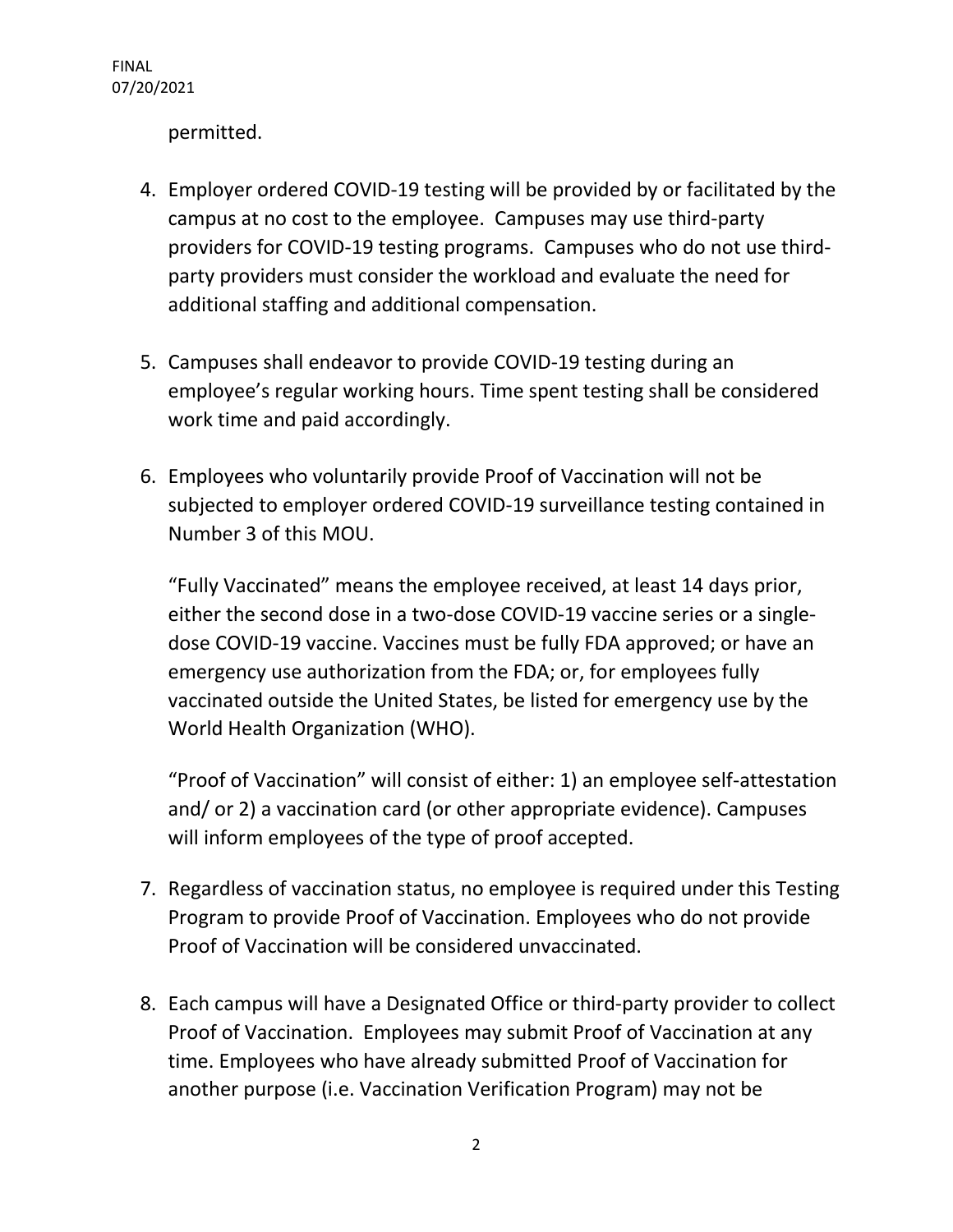FINAL 07/20/2021

required to resubmit.

- 9. Campuses will comply with all federal and state laws regarding confidentiality and privacy of medical records and personal health information with the understanding that campuses must comply with local mandatory infectious disease reporting and response requirements. Information may be shared with appropriate administrators who have a specific business need-to-know which employees are Fully Vaccinated for the purpose of administering workplace safety rules/procedures, including COVID-19 testing.
- 10.Campuses must also comply with Cal OSHA, state, and local requirements for testing, including during outbreaks.
- 11.If an employee who tests positive for COVID-19 is able and requests telework, and the campus determines it is operationally feasible, telework may be assigned.
- 12.If an employee tests positive for COVID-19, campuses shall continue to follow the return to work criteria contained in any appliable Cal OSHA standard.

## **General Provisions**

- 13.The parties agree that the CSU shall continue to follow all applicable Cal OSHA standards, Collective Bargaining Agreement provisions, and/or MOUs that are in effect.
- 14.The parties agree that they have fully satisfied their obligation to meet and confer regarding the implementation of the COVID-19 Employee Testing Program.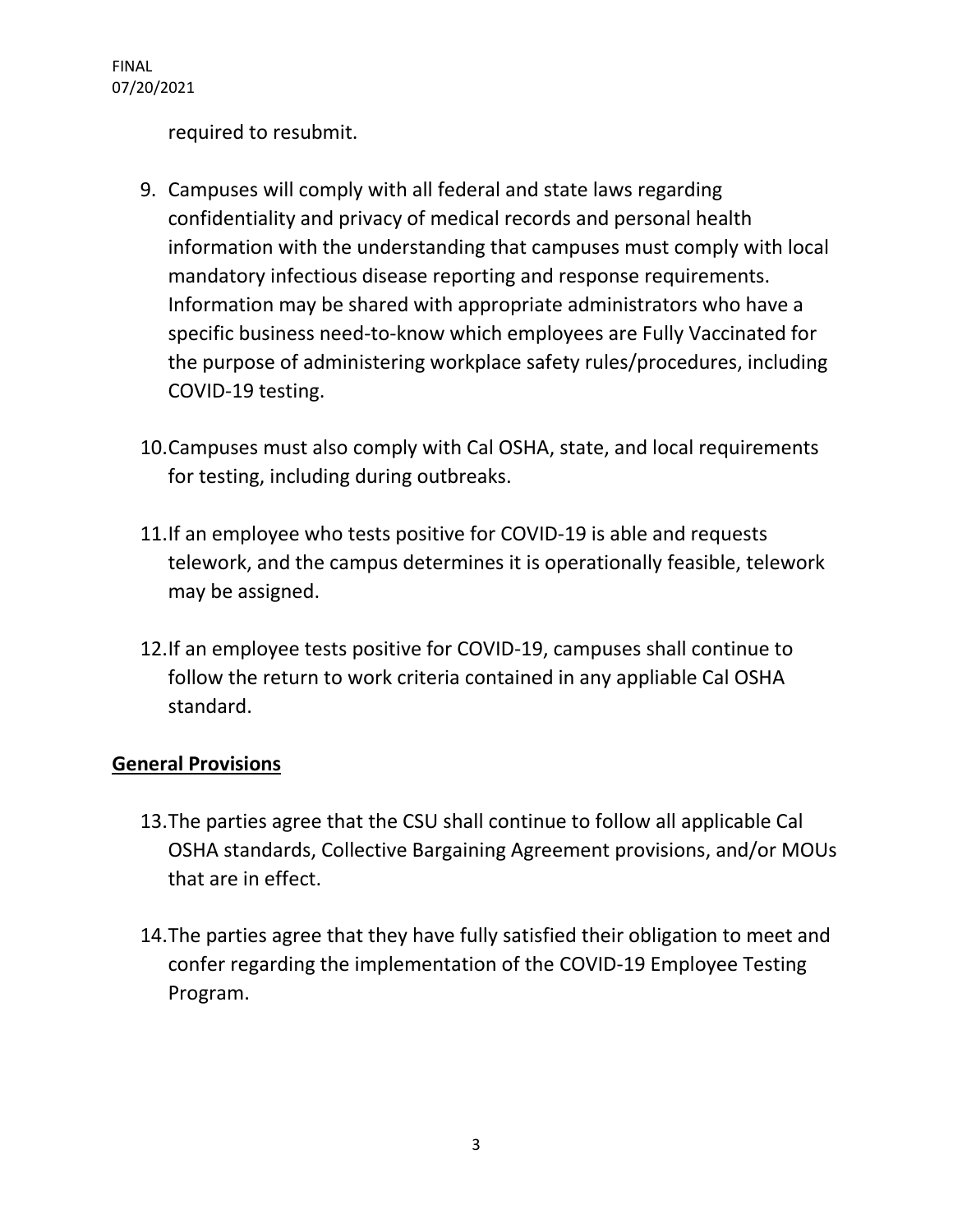FINAL 07/20/2021

- 15.This MOU will not supersede existing campus agreements governing COVID-19 testing unless mutually agreed by the parties.
- 16.This MOU does not alter or abridge the rights and obligations contained in the Collective Bargaining Agreements between the CSU and the Union.
- 17.Disputes alleging a violation, misinterpretation or misapplication of this MOU shall be subject to the grievance procedure in the CBA between the CSU and the Union.

For the CSUEU: For the California State University:

\_\_\_\_\_\_\_\_\_\_\_\_\_\_\_\_\_\_\_\_\_\_\_\_\_\_\_\_\_\_\_\_\_\_\_\_\_ [\\_\\_\\_\\_\\_\\_\\_\\_\\_\\_\\_\\_\\_\\_\\_\\_\\_\\_\\_\\_\\_\\_\\_\\_\\_\\_\\_\\_\\_\\_\\_\\_\\_\\_\\_\\_\\_](https://calstate.na1.documents.adobe.com/verifier?tx=CBJCHBCAABAA9vT4xRSki-iTHfP0DeprAikzRIlSNBYr) [Jessica Westbay](https://na1.documents.adobe.com/verifier?tx=CBJCHBCAABAA9vT4xRSki-iTHfP0DeprAikzRIlSNBYr)

Jessica Westbay Christina Checel

Christina Checel

Vice President for Representation Associate Vice Chancellor, Labor Relations

21 18:19 PDT)

[\\_\\_\\_\\_\\_\\_\\_\\_\\_\\_\\_\\_\\_\\_\\_\\_\\_\\_\\_\\_\\_\\_\\_\\_\\_\\_\\_\\_\\_\\_\\_\\_\\_\\_\\_\\_\\_](https://calstate.na1.documents.adobe.com/verifier?tx=CBJCHBCAABAA9vT4xRSki-iTHfP0DeprAikzRIlSNBYr) [\\_\\_\\_\\_\\_\\_\\_\\_\\_\\_\\_\\_\\_\\_\\_\\_\\_\\_\\_\\_\\_\\_\\_\\_\\_\\_\\_\\_\\_\\_\\_\\_\\_\\_\\_\\_\\_](https://calstate.na1.documents.adobe.com/verifier?tx=CBJCHBCAABAA9vT4xRSki-iTHfP0DeprAikzRIlSNBYr) Tessy Reese (Jul 20, 2021 18:28 PDT) Tessy Reese

Tessy Reese Joseph J. Jelincic III Bargaining Unit 2, Chair Senior Director, Collective Bargaining

[\\_\\_\\_\\_\\_\\_\\_\\_\\_\\_\\_\\_\\_\\_\\_\\_\\_\\_\\_\\_\\_\\_\\_\\_\\_\\_\\_\\_\\_\\_\\_\\_\\_\\_\\_\\_\\_](https://adobefreeuserschannel.na1.documents.adobe.com/verifier?tx=CBJCHBCAABAA9vT4xRSki-iTHfP0DeprAikzRIlSNBYr) [\\_\\_\\_\\_\\_\\_\\_\\_\\_\\_\\_\\_\\_\\_\\_\\_\\_\\_\\_\\_\\_\\_\\_\\_\\_\\_\\_\\_\\_\\_\\_\\_\\_\\_\\_\\_\\_](https://calstate.na1.documents.adobe.com/verifier?tx=CBJCHBCAABAA9vT4xRSki-iTHfP0DeprAikzRIlSNBYr) Pamela Robertson (Jul 20, 2021 18:20 PDT)

Pam Robertson **Diva Sanchez Trevino** 

Bargaining Unit 2, Vice Chair Manager of Systemwide Labor Relations

[\\_\\_\\_\\_\\_\\_\\_\\_\\_\\_\\_\\_\\_\\_\\_\\_\\_\\_\\_\\_\\_\\_\\_\\_\\_\\_\\_\\_\\_\\_\\_\\_\\_\\_\\_\\_\\_](https://adobefreeuserschannel.na1.documents.adobe.com/verifier?tx=CBJCHBCAABAA9vT4xRSki-iTHfP0DeprAikzRIlSNBYr) [\\_\\_\\_\\_\\_\\_\\_\\_\\_\\_\\_\\_\\_\\_\\_\\_\\_\\_\\_\\_\\_\\_\\_\\_\\_\\_\\_\\_\\_\\_\\_\\_\\_\\_\\_\\_\\_](https://calstate.na1.documents.adobe.com/verifier?tx=CBJCHBCAABAA9vT4xRSki-iTHfP0DeprAikzRIlSNBYr) 021 18:20 PDT)

Fortunato Garcia **Steve James** Steve James

Bargaining Unit 5, Chair **Labor Relations Advisor** Labor Relations Advisor